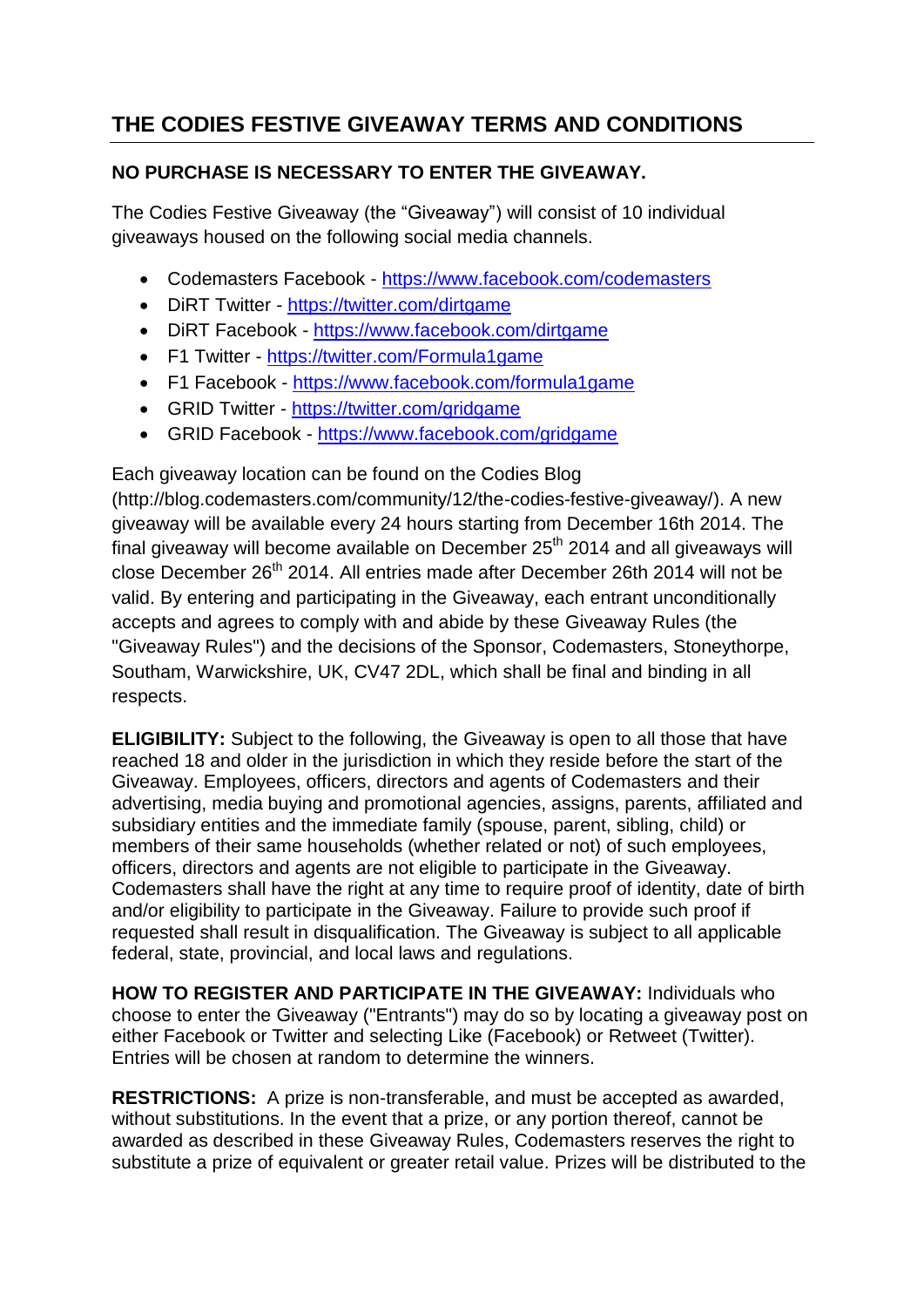winner within one (1) month of verification by Codemasters. Unclaimed prizes will not be awarded. Limit one (1) prize per person/household.

Winner shall be solely responsible for all federal, state, provincial and/or local taxes, and the reporting consequences thereof, and for any other fees or costs associated with the applicable prize.

**WINNER NOTIFICATION:** Winners will be notified by email within thirty (30) days of the Giveaway finishing. The potential winners must acknowledge their acceptance of the prize to Codemasters by January 15<sup>th</sup> 2015 otherwise an alternate winner may be drawn from the remaining entries. If Codemasters is unable to contact the potential winners by January  $15<sup>th</sup>$  2015 or if the potential winners fail to comply with any of the eligibility requirements, an alternate winner shall be drawn from the remaining entries. In the event of any dispute concerning the operation of any element of the Giveaway or these Official Giveaway Rules, the decision of Codemasters will be final.

**PUBLICITY RELEASE:** By participating in the Giveaway, each Entrant: (i) Codemasters, (collectively, the "Releasees") the right to use his/her name, email address, mailing address, telephone number and other personal information, if any, provided to Releasees ("Personal Information") for the purpose of administering the Giveaway, including but not limited to contacting and announcing the winners; and (ii) who is a winner grants to Releasees.

**LIMITATION OF LIABILITY:** By entering this Giveaway, each Entrant acknowledges compliance with, and agrees to be bound by, these Official Giveaway Rules. Entrants release and hold harmless the Releasees from and against any and all manner of action, causes of action, suits, debts, covenants, contracts, claims and demands, including legal fees and expenses, whatsoever, including but not limited to, claims based on negligence, breach of contract and fundamental breach and liability for physical injury, death, or property damage which the Entrants or his/her administrators, heirs, successors or assigns might have or could have, by reason of or arising out of the Entrant's participation in the Giveaway and/or in connection with the acceptance, use and/or misuse by the Entrant of the prize.

Neither Codemasters, nor its parent, affiliated and subsidiary companies, directors, officers and employees (for the purposes of this paragraph, collectively, the "Giveaway Administrators") shall be responsible for or bear any liability for: (i) latereceived, lost, unintelligible/illegible, incomplete, or misdirected registrations, entries or Game scores; (ii) entries or game plays which fail to comply with the Official Giveaway Rules; (iii) any technical or human error that may occur in the administration of the Giveaway, including any problems or technical malfunction of any computer on-line systems, servers, access providers, computer equipment, software, failure of any e-mail or entry to be received on account of technical problems or traffic congestion on the Internet or at any website, or any combination thereof, all of which may affect an Entrant's ability to participate in the Giveaway, or the ability of Codemasters to receive and/or record and Entrant's Game score; and (iv) any unauthorized human and/or mechanical intervention in any part of the entry process or the Giveaway.